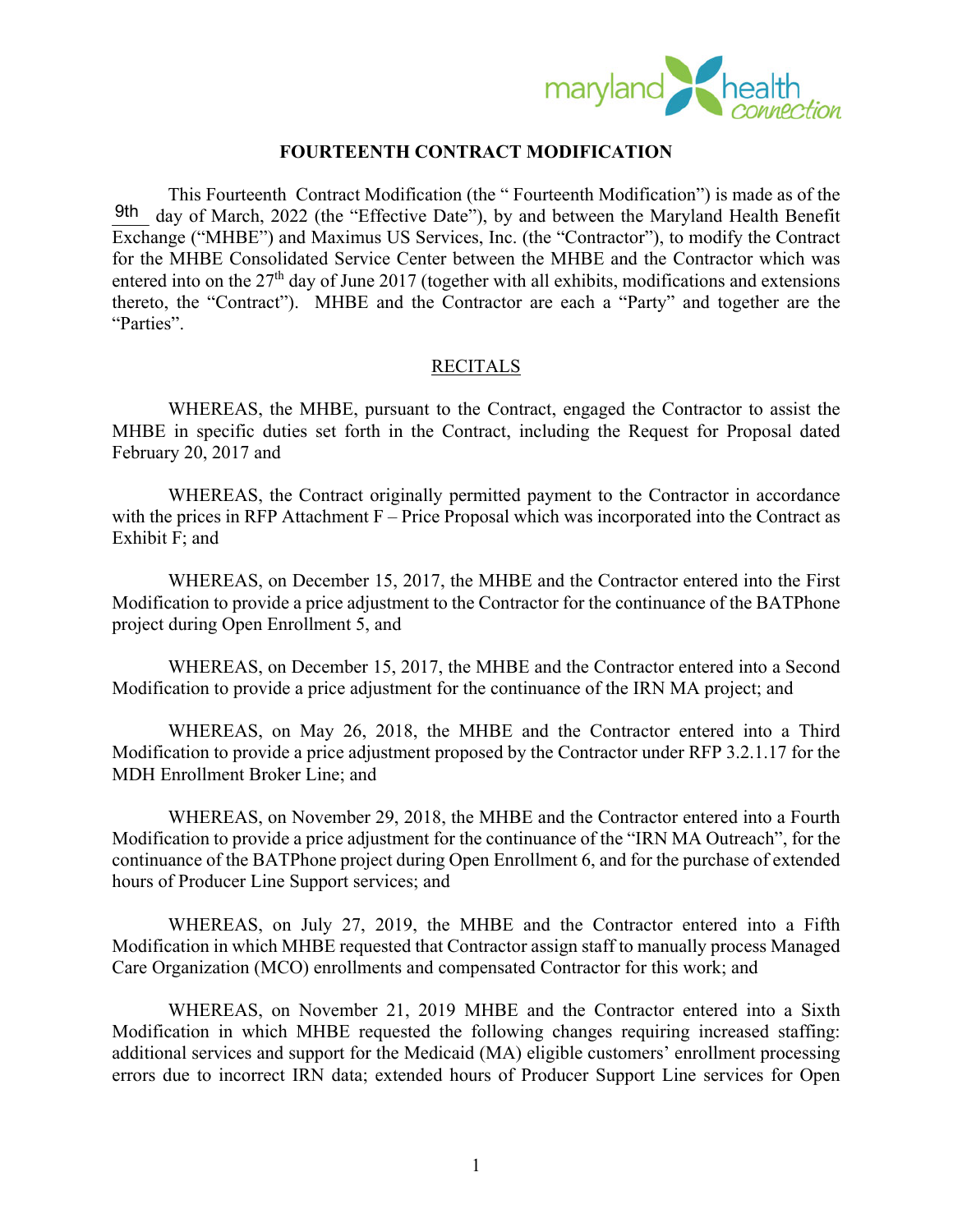

Enrollment 7 (OE7) and additional services and support associated with the BATPhone service for Open Enrollment 7;

WHEREAS, on February 7, 2020, MHBE and the Contractor entered into a Seventh Modification in which MHBE paid for labor costs expended by 4 SP CSRs required for Maximus to support Medicaid (MA) escalation volumes not anticipated at the start of the contract established in 2017;

WHEREAS, on November 4, 2020, the MHBE and the Contractor entered into an Eight Modification in which MHBE paid for additional services and support associated with the BATPhone service for Open Enrollment 8 (OE8); and

WHEREAS, on January 15, 2021, the MHBE and the Contractor entered into a Ninth Modification in which MHBE requested the Contractor make the following change requiring increased staffing during Open Enrollment 8 ("OE8"), November 1, 2020, to December 15, 2020: extend business hours to assist Brokers and the CAC in processing applications and enrollment; extend hours of Producer Support Line services; and, staff the Producer Support Line with two Special Project CSRs on Tuesdays and Thursdays; and

WHEREAS, on August 11, 2021, the MHBE and the Contractor entered into a Tenth Modification in which MHBE requested the Contractor make the following changes requiring increased staffing: assigning three staff to perform and manage manual MCO enrollments identified on the daily MCO Tracker; providing Special Project staff to handle manual internal escalation cases related to Pre-Merger Enrollment Broker (EB) functions; and providing IRN outbound outreach to consumers to obtain documents to support application data; and

WHEREAS, on September 23, 2021, the MHBE and the Contractor entered into an Eleventh Modification in which MHBE requested the Contractor provide staff for the MHBE Live Agent Chat who will be responsible for PII validation, Salesforce CRM documentation, HBX application assistance, escalated Supervisor assistance, and return outbound call assistance; and

WHEREAS, on November 5, 2021, the MHBE and the Contractor entered into a Twelfth Modification in which MHBE requested the Contractor make the following changes: requiring increased staffing or expense during the period November 1, 2021 to January 15, 2022; extend business hours to assist Brokers and the CAC in processing applications and enrollment; provide two (2) to four (4) Special Projects CSRs on Tuesdays and Thursdays during the extended hours period; and, provide connectivity and support for the BAT Phone program; and

WHEREAS, on March 4, 2022, the MHBE and the Contractor entered into a Thirteenth Modification in which MHBE requested Contractor make the following changes: to provide live chat functionality in addition to the original inbound and outbound call services from February 1 to June 30, 2022, based on a chat interaction. The current chat pilot period will end on January 31, 2022. The initial CR included startup costs which were paid in July. MHBE will provide daily, weekly, and monthly metrics via the management dashboard tool contained within the Live Chat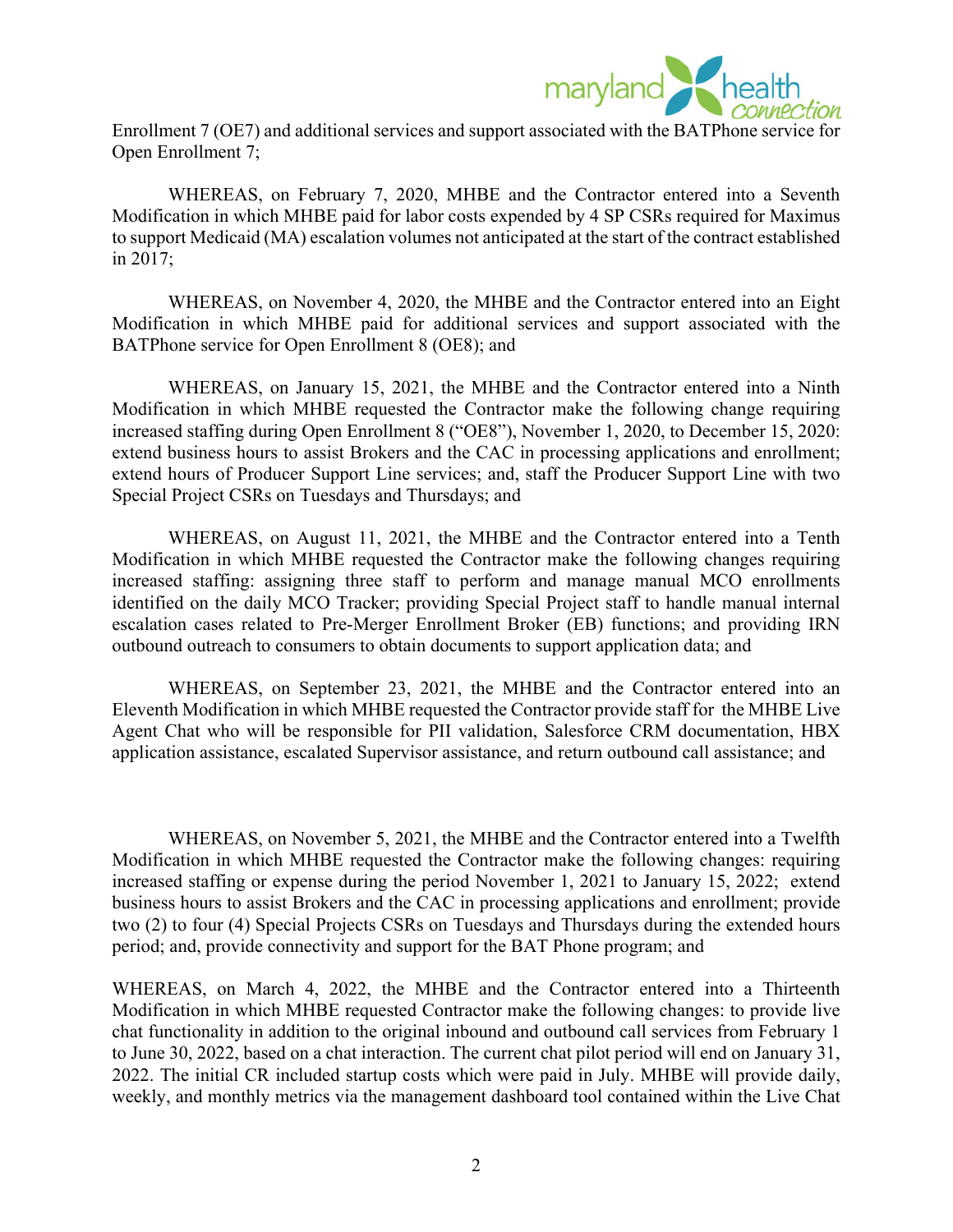

tool. The Contractor will charge **the period of the set of the set of the set of the set of the set of the set of the set of the set of the set of the set of the set of the set of the set of the set of the set of the set o** CSR accepting the chat. In cases where the consumer ends the chat, Maximus will charge for this interaction: and

WHEREAS, the MHBE requests Contractor make the following changes: the BATPhone Program be extended for OE 9 (January 16, 2022 -February 28, 2022). MHBE has identified primary Brokers to participate in the OE 9 program. MHBE understands that VDI Desktop and Amazon Workstations (AWS) licenses will be required to grant Brokers the capability to work the BATPhone Program. MHBE has also requested Technical Support resources to support the BATPhone Brokers. This support will be provided by Special Project Team agents, and

WHEREAS, the Contract is valid and existing by and between Maximus US Services, Inc. and the Maryland Health Benefit Exchange;

NOW THEREFORE, in consideration of the premises and mutual covenants herein contained, and for other good and valuable consideration, the receipt and sufficiency of which are hereby acknowledged, the Parties covenant and agree as follows:

## **AGREEMENT**

The Recitals are true and correct in all respects, form a substantive part of this 1. Agreement and are incorporated herein by reference.

 $\overline{2}$ . Pursuant to Sections 2.2, 2.3 and 27 of the Contract, Maximus shall provide the services set forth in the Change Request Form - Maximus OE9 BATPhone Support Ext. (Attachment A), Change Control Request Numbered CSC 09012021 01 Extension (Attachment A-1) and its accompanying Scope of Work (Attachment A-2), Change Request Form -Producer CAW Extended Hours OE9 (Attachment B), CR Producer CAW Extended Hours OE9 CSC06172021 01 Extension (Attachment B-1), SOW - OE9 Extended Hours Support Producer CAC Line Ext (Attachment B-2) attached hereto and incorporated herein by reference. If there is any conflict between the terms in this Modification and the Attachments, the terms in this Modification shall govern. If there is any conflict among the Attachments to this Modification, the following order of precedence shall determine the prevailing provision:

- i. Change Request Form - Maryland Health Benefit Exchange, Change Request Title: "Maximus OE9 BATPhone Support Ext." (Attachment A)
- Change Request Number CSC 09012021 01 Extension (Attachment A-1) ii.
- Scope of Work (Attachment A-2) iii.
- Change Request Form Maryland Health Benefit Exchange, Change Request iv. Title: "Producer CAW Extended Hours OE9" (Attachment B)
- Change Request Number CSC 06172021 01 Extension (Attachment B-1) V.
- Statement of Work SOW OE9 Extended Hours Support Producer CAC vi. Line Ext (Attachment B-2)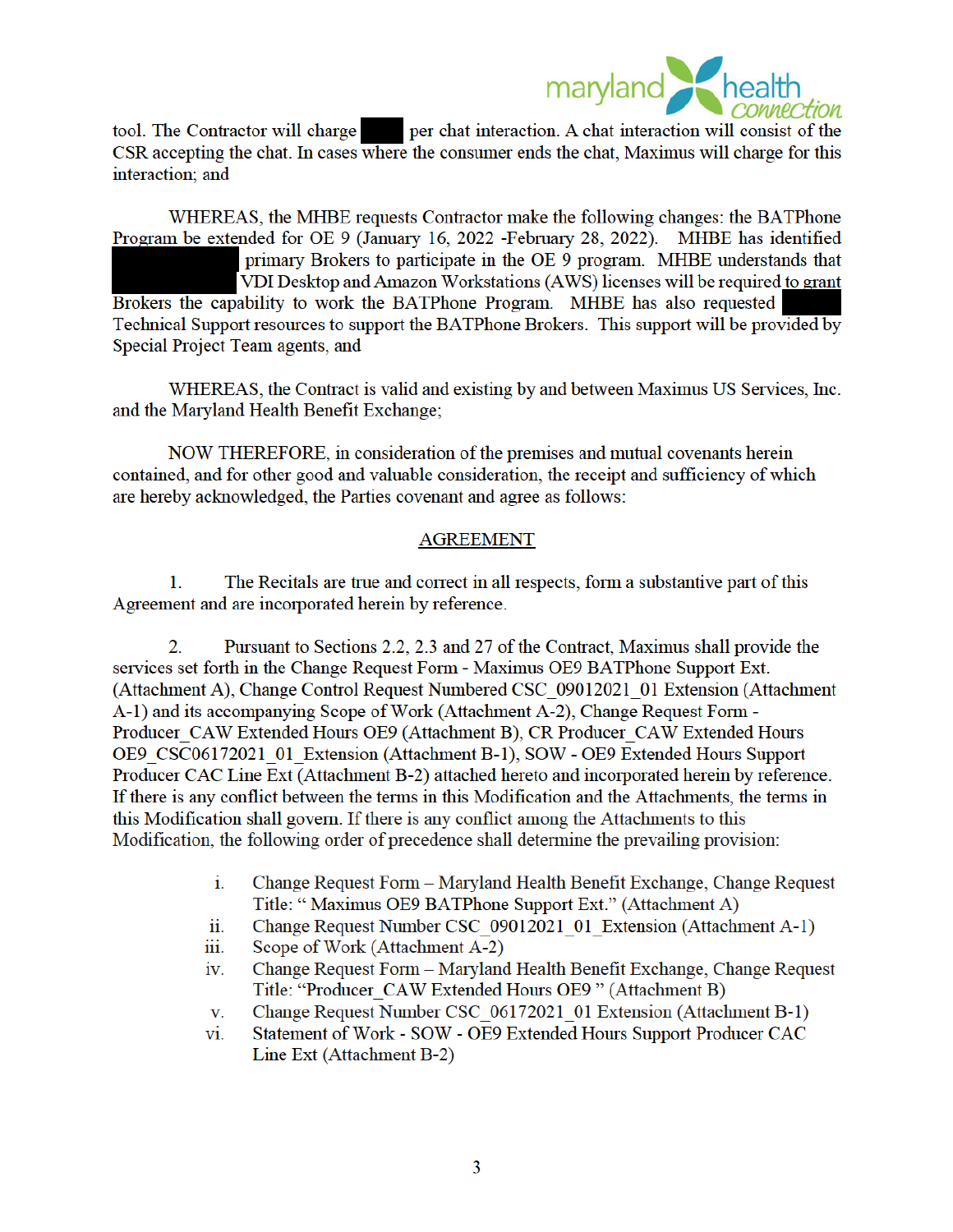

Modification 14 are set forth in Attachment A.

4. Except as modified herein, the Contract remains in full force and effect, and all of the terms and conditions of the Contract, as herein modified, are ratified and confirmed.

[Signatures next page(s)]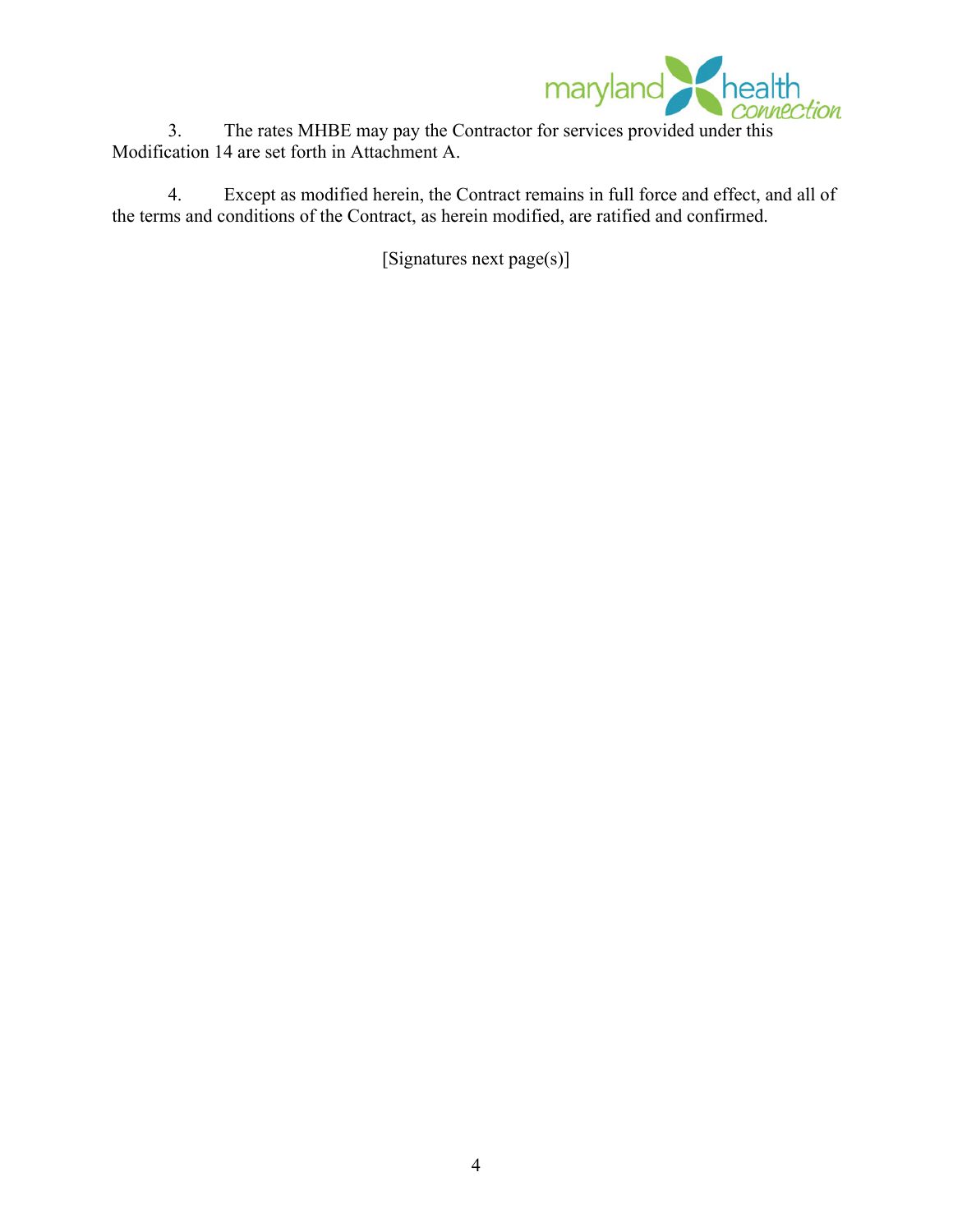

IN WITNESS THEREOF, the Parties have respectively signed this Fourteenth Modification as of the Effective Date set forth above.

MARYLAND HEALTH EXCHANGE: BENEFIT MAXIMUS US SERVICES INC.

BY: Michele Eberl Signature Signature Signature

BY: Monica Bittner

\_\_\_\_\_\_\_\_\_\_\_\_\_\_\_\_\_\_\_\_\_\_\_\_\_\_\_\_\_\_\_\_\_\_\_\_ \_\_\_\_\_\_\_\_\_\_\_\_\_\_\_\_\_\_\_\_\_\_\_\_\_\_\_\_\_\_\_\_\_\_\_\_\_ Monica Bittner Michele Eberle Name (Type or Print)  $\blacksquare$   $\blacksquare$   $\blacksquare$   $\blacksquare$   $\blacksquare$   $\blacksquare$   $\blacksquare$   $\blacksquare$   $\blacksquare$   $\blacksquare$   $\blacksquare$   $\blacksquare$   $\blacksquare$   $\blacksquare$   $\blacksquare$   $\blacksquare$   $\blacksquare$   $\blacksquare$   $\blacksquare$   $\blacksquare$   $\blacksquare$   $\blacksquare$   $\blacksquare$   $\blacksquare$   $\blacksquare$   $\blacksquare$   $\blacksquare$   $\blacksquare$   $\blacksquare$   $\blacksquare$   $\blacksquare$   $\blacks$ **Counsel** 

Executive Director Title (Type or Print)

\_\_\_\_\_\_\_\_\_\_\_\_\_\_\_\_\_\_\_\_\_\_\_\_\_\_\_\_\_\_\_\_\_\_\_\_ \_\_\_\_\_\_\_\_\_\_\_\_\_\_\_\_\_\_\_\_\_\_\_\_\_\_\_\_\_\_\_\_\_\_\_\_\_ March 9, 2022 3/8/22

Date Date Date

\*\*\*\*\*\*\*\*\*\*\*\*\*\*\*\*\*\*\*\*\*\*\*\*\*\*\*\*\*\*\*\*\*\*\*\*

Approved as to form and legal sufficiency this  $9th$  day of March 2022

BY: Blake Baron

Signature Assistant Attorney General